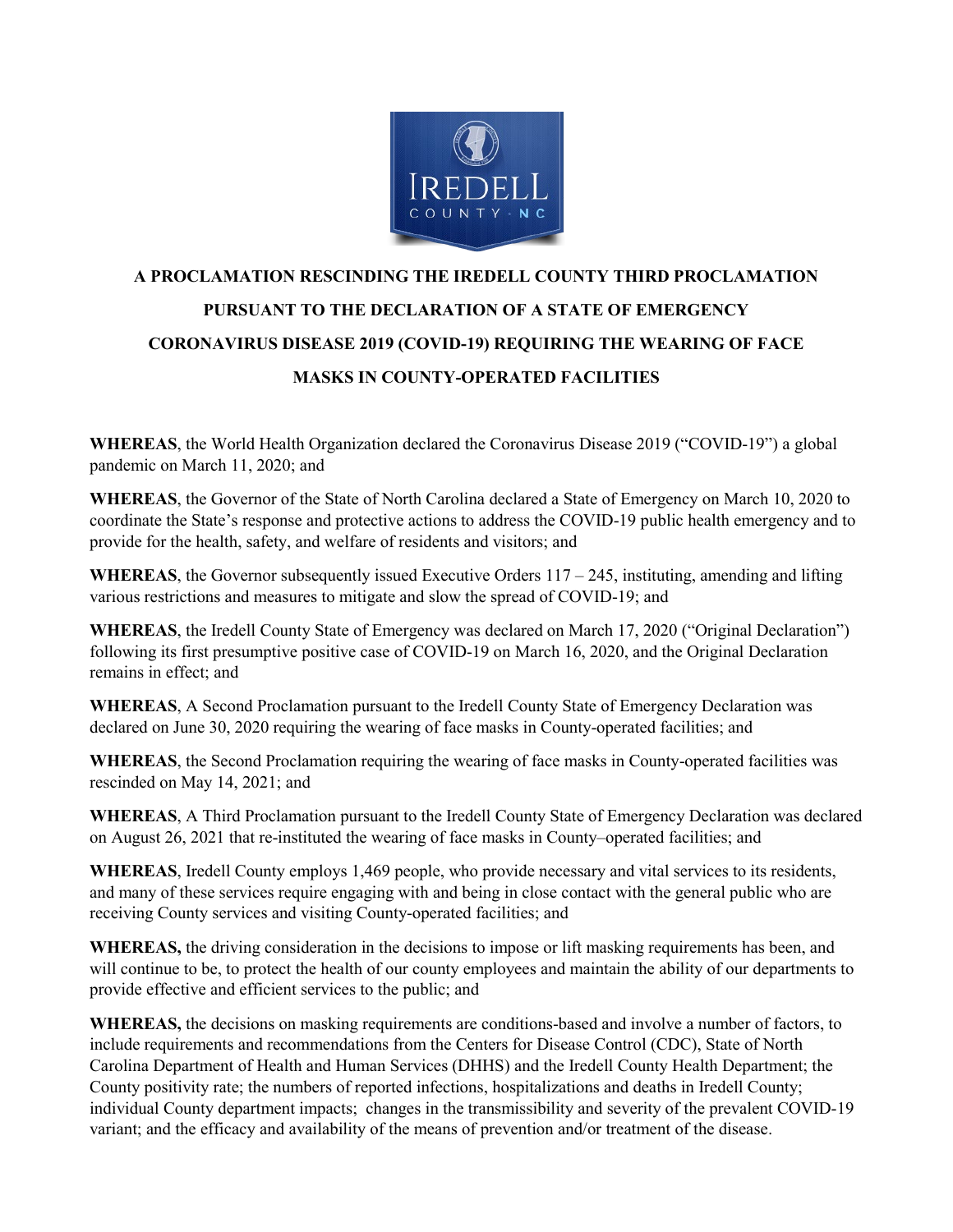**WHEREAS,** these factors have been constantly reviewed to determine the most advisable courses of action available to the Board of Commissioners; and

**WHEREAS,** the numbers of reported COVID-19 cases more than doubled with 1,892 reported cases during the week after Christmas, 2021 culminating with the highest number of 3,404 cases reported through the week ending January 15, 2022, and which began to decline during the next three weeks to a total of 1,104 with the week ending February 5, 2022; with numbers continuing this trend during the second week of February; and

**WHEREAS,** the total number of hospitalizations in the three hospitals in the county reached its' highest number of 102 patients on January 28, 2022 and has since declined to 48 as of February 9, 2022; and

**WHEREAS,** all county departments are capable of functioning without significant degradation of services; and

**WHEREAS**, the CDC continues to encourages the use of face masks and KN95 and N95 respirators as a critical public health tool for preventing the spread of COVID-19, and has provided updated recommendations as of February 4, 2022 concerning the relative effectiveness of correctly worn cloth masks, surgical masks and KN95 and N95 respirators; and

**WHEREAS**, the County offers complimentary surgical and KN95 respirator masks to employees and the general public that visit County-operated facilities; and

**WHEREAS**, the County recognizes that various preventative measures are now readily available to help prevent the spread of COVID-19 such as social distancing, frequent hand washing, vaccines, KN95 and N95 respirators, and at home testing kits as well as treatments that lessen the severity of the disease after infection; and

**WHEREAS,** as we collectively transition over the coming months from a nationwide pandemic to a potentially endemic COVID-19 presence with periodic nationwide or localized surges, individual responses based on informed choices is now both possible and preferable to prevent or limit the severity of COVID-19 infections as well as to maximize our economic potential and our social and community relationships; and

**WHEREAS**, with individual choice comes individual responsibility for the health and welfare of ourselves, family and community, together with mutual respect for the individual choices made by others; and

**WHEREAS,** we salute the perseverance and continued dedication of our County employees, together with our educators, municipal employees, volunteer first responders, the host of non-profit organizations, churches of Iredell County and citizens that have provided services, aid and comfort to everyone in Iredell County, North Carolinians and Americans throughout the COVID-19 pandemic.